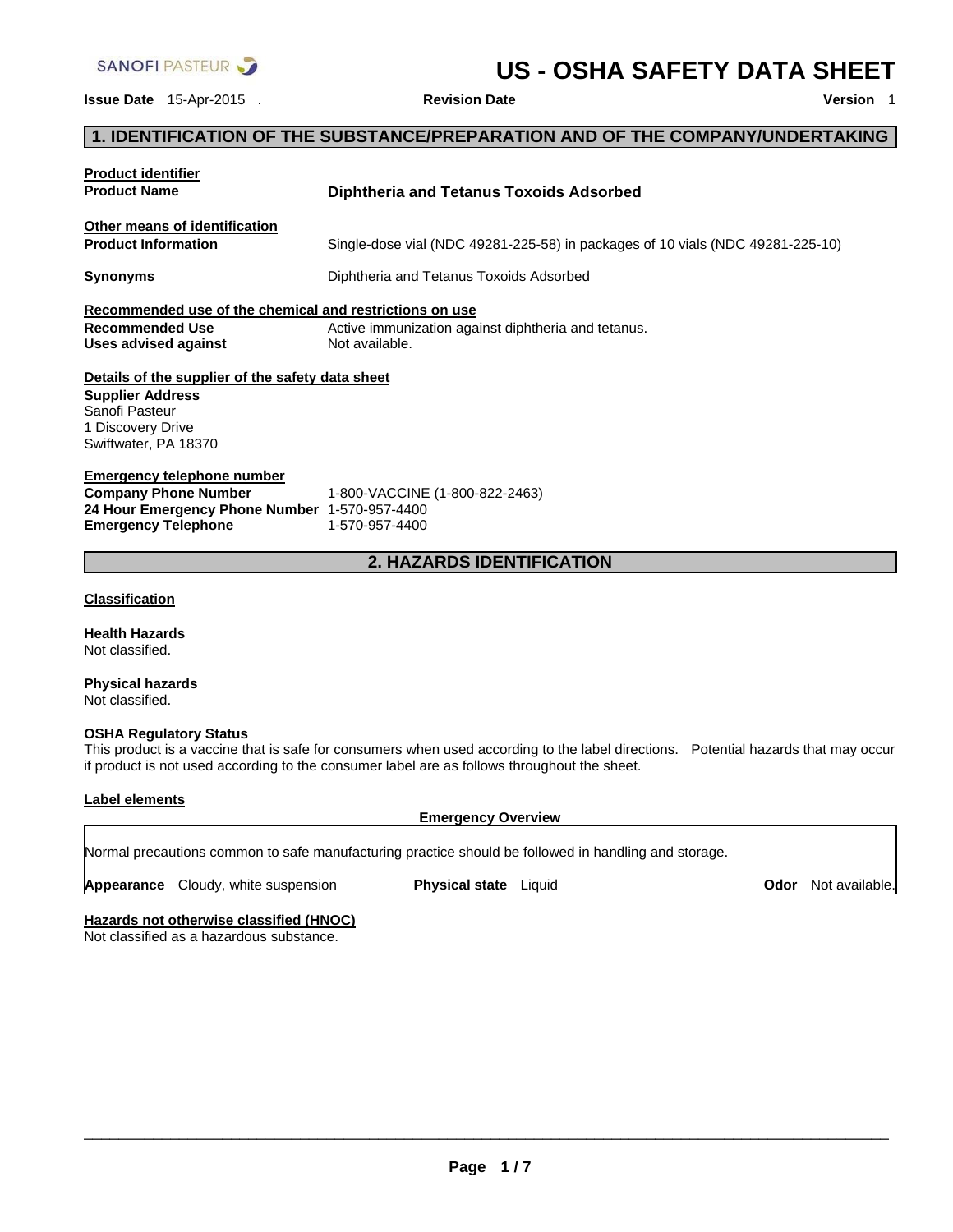# **3. COMPOSITION/INFORMATION ON INGREDIENTS**

 $\Box$ 

**Synonyms** Diphtheria and Tetanus Toxoids Adsorbed

| <b>Chemical Name</b>              | CAS No.   | Weight-%    |
|-----------------------------------|-----------|-------------|
| Diphtheria Toxoid Adsorbed        | N/A       | N/A         |
| Tetanus Toxoid Adsorbed           | N/A       | N/A         |
| Isotonic sodium chloride solution | 7647-14-5 | a.s. to 100 |

Note: Ingredients below reportable levels are not listed.

| <b>4. FIRST AID MEASURES</b>                                |                                                                                                                                                                                                                                            |  |
|-------------------------------------------------------------|--------------------------------------------------------------------------------------------------------------------------------------------------------------------------------------------------------------------------------------------|--|
|                                                             |                                                                                                                                                                                                                                            |  |
| <b>First aid measures</b><br>Eye contact                    | In case of eye contact, immediately flush eyes with fresh water for at least 15 minutes while<br>holding the eyelids open. Remove contact lenses if worn. Get medical attention if irritation<br>persists.                                 |  |
| <b>Skin Contact</b>                                         | In case of contact, remove contaminated clothing. Immediately flush skin with copious<br>amounts of water for at least 15 minutes. Obtain medical attention if skin reaction occurs.                                                       |  |
| <b>Inhalation</b>                                           | In case of inhalation, remove to fresh air. If breathing is difficult, administer oxygen. Seek<br>medical attention immediately.                                                                                                           |  |
| Ingestion                                                   | In case of accidental ingestion, wash out mouth with copious amounts of water. Seek<br>medical attention if needed. Do not induce vomiting unless directed by medical personnel.<br>Never give anything by mouth to an unconscious person. |  |
| Self-protection of the first aider                          | Do not use mouth-to-mouth method if victim ingested or inhaled the substance; give<br>artificial respiration with the aid of a pocket mask equipped with a one-way valve or other<br>proper respiratory medical device.                    |  |
| Most important symptoms and effects, both acute and delayed |                                                                                                                                                                                                                                            |  |
| <b>Symptoms</b>                                             | Common effects of the vaccine include the following: pain, redness, and hardness of the<br>injection site; crying; fever; loss of appetite.                                                                                                |  |
|                                                             | Indication of any immediate medical attention and special treatment needed                                                                                                                                                                 |  |
| Note to physicians                                          | Treat symptomatically.                                                                                                                                                                                                                     |  |
|                                                             |                                                                                                                                                                                                                                            |  |

# **5. FIRE-FIGHTING MEASURES**

#### **Suitable extinguishing media**

Use extinguishing measures that are appropriate to local circumstances and the surrounding environment.

**Unsuitable extinguishing media** None known.

# **Specific hazards arising from the chemical**

Not available.

**Hazardous combustion products** Not available.

**Explosion data Sensitivity to Mechanical Impact** Not available. **Sensitivity to Static Discharge** None known.

# **Protective equipment and precautions for firefighters**

As in any fire, wear self-contained breathing apparatus pressure-demand, MSHA/NIOSH (approved or equivalent) and full protective gear.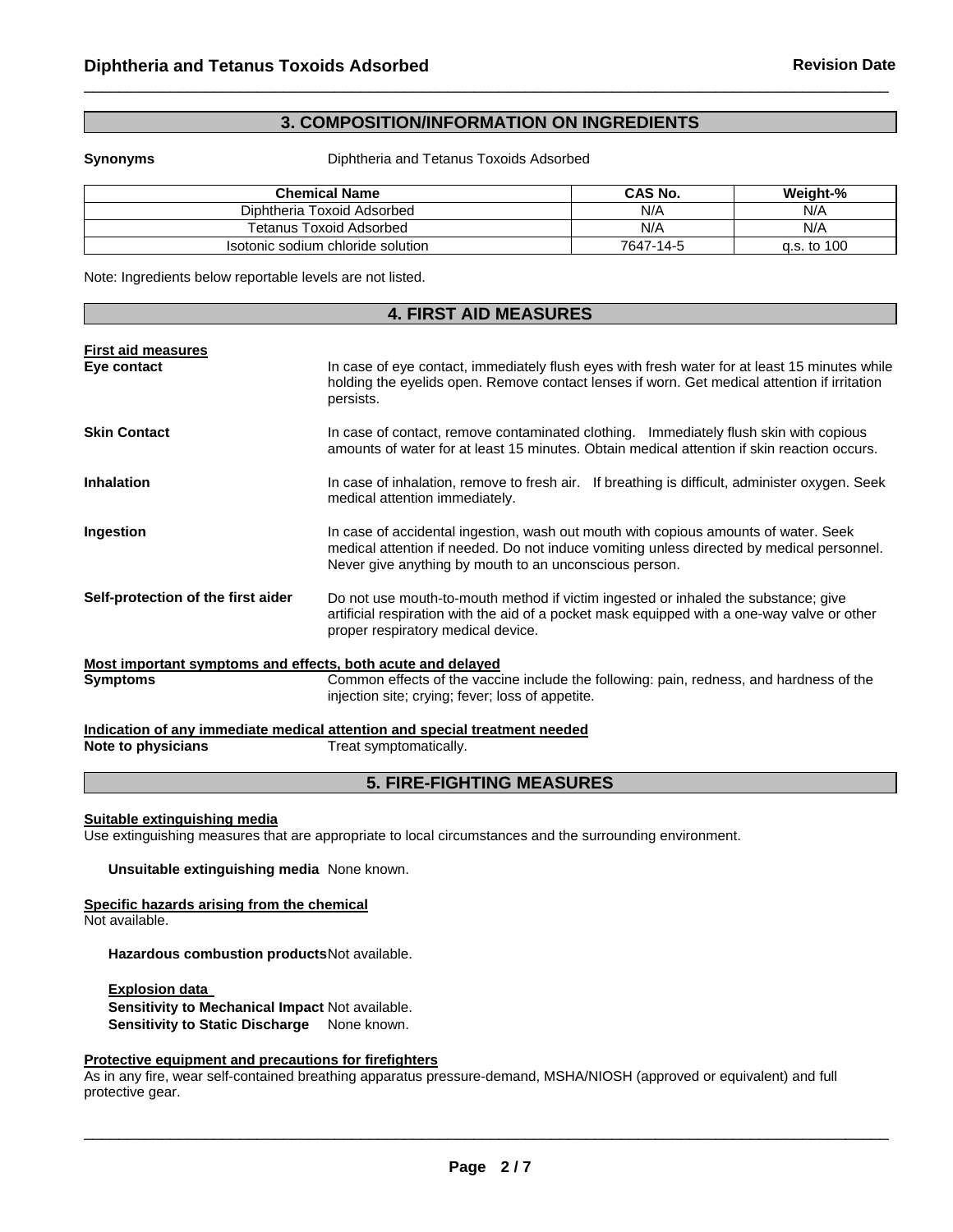|                                                                                           | <b>6. ACCIDENTAL RELEASE MEASURES</b>                                                                                                                                                                |  |  |  |
|-------------------------------------------------------------------------------------------|------------------------------------------------------------------------------------------------------------------------------------------------------------------------------------------------------|--|--|--|
|                                                                                           |                                                                                                                                                                                                      |  |  |  |
| <b>Personal precautions</b>                                                               | Personal precautions, protective equipment and emergency procedures<br>Wear appropriate personal protective equipment (see Section 8).                                                               |  |  |  |
| <b>Environmental precautions</b>                                                          |                                                                                                                                                                                                      |  |  |  |
| <b>Environmental precautions</b>                                                          | See Section 12 for additional ecological information.                                                                                                                                                |  |  |  |
| Methods and material for containment and cleaning up                                      |                                                                                                                                                                                                      |  |  |  |
| <b>Methods for containment</b>                                                            | Prevent further leakage or spillage if safe to do so.                                                                                                                                                |  |  |  |
| Methods for cleaning up                                                                   | Wipe up with absorbent material (e.g. cloth) for disposal. Area where spill occurred can be<br>cleaned with the regular cleaning materials designated for the area.                                  |  |  |  |
|                                                                                           | 7. HANDLING AND STORAGE                                                                                                                                                                              |  |  |  |
|                                                                                           |                                                                                                                                                                                                      |  |  |  |
| <b>Precautions for safe handling</b><br>Advice on safe handling                           | Handle in accordance with good industrial hygiene and safety practice.                                                                                                                               |  |  |  |
| Conditions for safe storage, including any incompatibilities<br><b>Storage Conditions</b> | Store at 2° to 8°C (35° to 46°F). Do not freeze.                                                                                                                                                     |  |  |  |
| Incompatible materials                                                                    | Not available.                                                                                                                                                                                       |  |  |  |
|                                                                                           | 8. EXPOSURE CONTROLS/PERSONAL PROTECTION                                                                                                                                                             |  |  |  |
|                                                                                           |                                                                                                                                                                                                      |  |  |  |
| <b>Control parameters</b><br><b>Exposure Guidelines</b>                                   | This product, as supplied, does not contain any hazardous materials with Occupational<br>Exposure Limits (OEL) established by the region specific regulatory bodies.                                 |  |  |  |
| <b>Appropriate engineering controls</b><br><b>Engineering Controls</b>                    | Used as supplied, no special engineering controls are needed when administering the<br>vaccine.                                                                                                      |  |  |  |
|                                                                                           | Individual protection measures, such as personal protective equipment                                                                                                                                |  |  |  |
| <b>Eye/face protection</b>                                                                | In laboratory or industrial settings, safety glasses with side shields are recommended.                                                                                                              |  |  |  |
| Skin and body protection                                                                  | In laboratory or industrial settings, gloves and lab coats are recommended.                                                                                                                          |  |  |  |
| <b>Respiratory protection</b>                                                             | Used as supplied, general room ventilation is acceptable and no special respiratory<br>protection is needed when administering the vaccine.                                                          |  |  |  |
| <b>General Hygiene Considerations</b>                                                     | Always observe good personal hygiene measures, such as washing after handling the<br>material and before eating, drinking, and/or smoking. Routinely wash work clothing and<br>protective equipment. |  |  |  |

 $\Box$ 

# **9. PHYSICAL AND CHEMICAL PROPERTIES**

## **Information on basic physical and chemical properties**

| <b>Physical state</b><br>Appearance<br>Color | Liquid<br>Cloudy, white suspension<br>White |
|----------------------------------------------|---------------------------------------------|
| <b>Property</b>                              | <b>Values</b>                               |
| pН                                           | Not available.                              |
| Melting point/freezing point                 | Not available.                              |
| Boiling point / boiling range                | Not available.                              |
| <b>Flash point</b>                           | Not available.                              |
| <b>Evaporation rate</b>                      | Not available.                              |

**Application Cloudy Codor<br>
<b>Application Cloudy** Mot available.

**Remarks • Method** 

**Color threshold**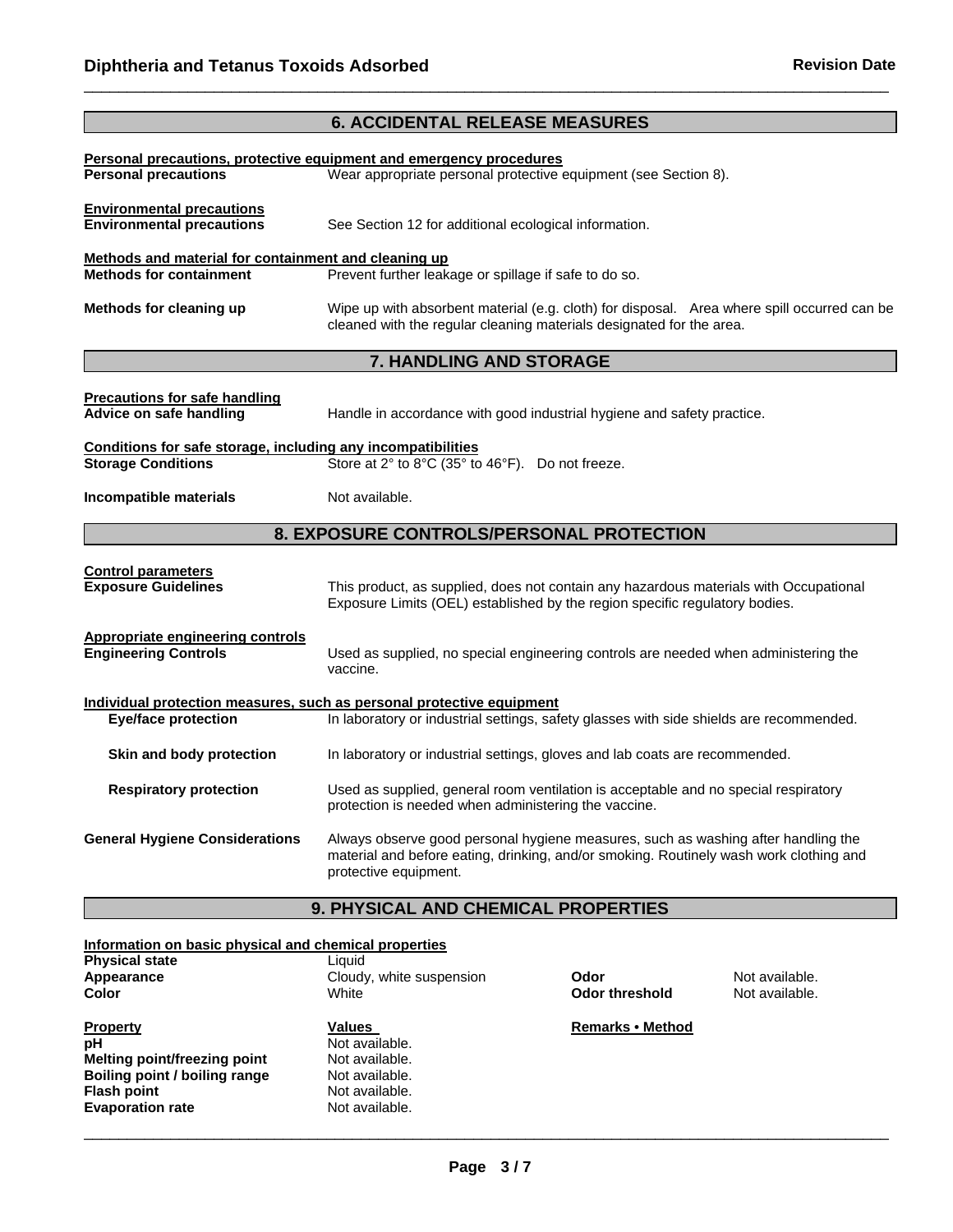| Flammability (solid, gas)<br><b>Flammability Limit in Air</b> | Not available. |
|---------------------------------------------------------------|----------------|
| <b>Upper flammability limit:</b>                              | Not available. |
| Lower flammability limit:                                     | Not available. |
| Vapor pressure                                                | Not available. |
| Vapor density                                                 | Not available. |
| <b>Specific Gravity</b>                                       | Not available. |
| <b>Water solubility</b>                                       | Not available. |
| Solubility in other solvents                                  | Not available. |
| <b>Partition coefficient</b>                                  | Not available. |
| <b>Autoignition temperature</b>                               | Not available. |
| <b>Decomposition temperature</b>                              | Not available. |
| <b>Kinematic viscosity</b>                                    | Not available. |
| <b>Dynamic viscosity</b>                                      | Not available. |
| <b>Explosive properties</b>                                   | Not available. |
| <b>Oxidizing properties</b>                                   | Not available. |
| <b>Other Information</b>                                      |                |
| Softening point                                               | Not available. |
| Molecular weight                                              | Not available. |
| VOC Content (%)                                               | Not available. |
| Density                                                       | Not available. |
| <b>Bulk density</b>                                           | Not available. |

# **10. STABILITY AND REACTIVITY**

 $\Box$ 

#### **Reactivity**

Not reactive under normal conditions.

#### **Chemical stability**

Stable under normal conditions.

#### **Possibility of Hazardous Reactions**

None under normal handling.

**Hazardous polymerization** Hazardous polymerization does not occur.

#### **Conditions to avoid**  Not available.

#### **Incompatible materials**

Not available.

#### **Hazardous Decomposition Products**

None under normal use conditions.

# **11. TOXICOLOGICAL INFORMATION**

# **Information on likely routes of exposure**

| <b>Product Information</b> | No data available.                            |
|----------------------------|-----------------------------------------------|
| <b>Inhalation</b>          | No impact known or expected under normal use. |
| Eye contact                | No impact known or expected under normal use. |
| <b>Skin Contact</b>        | No impact known or expected under normal use. |
| Ingestion                  | No impact known or expected under normal use. |
|                            |                                               |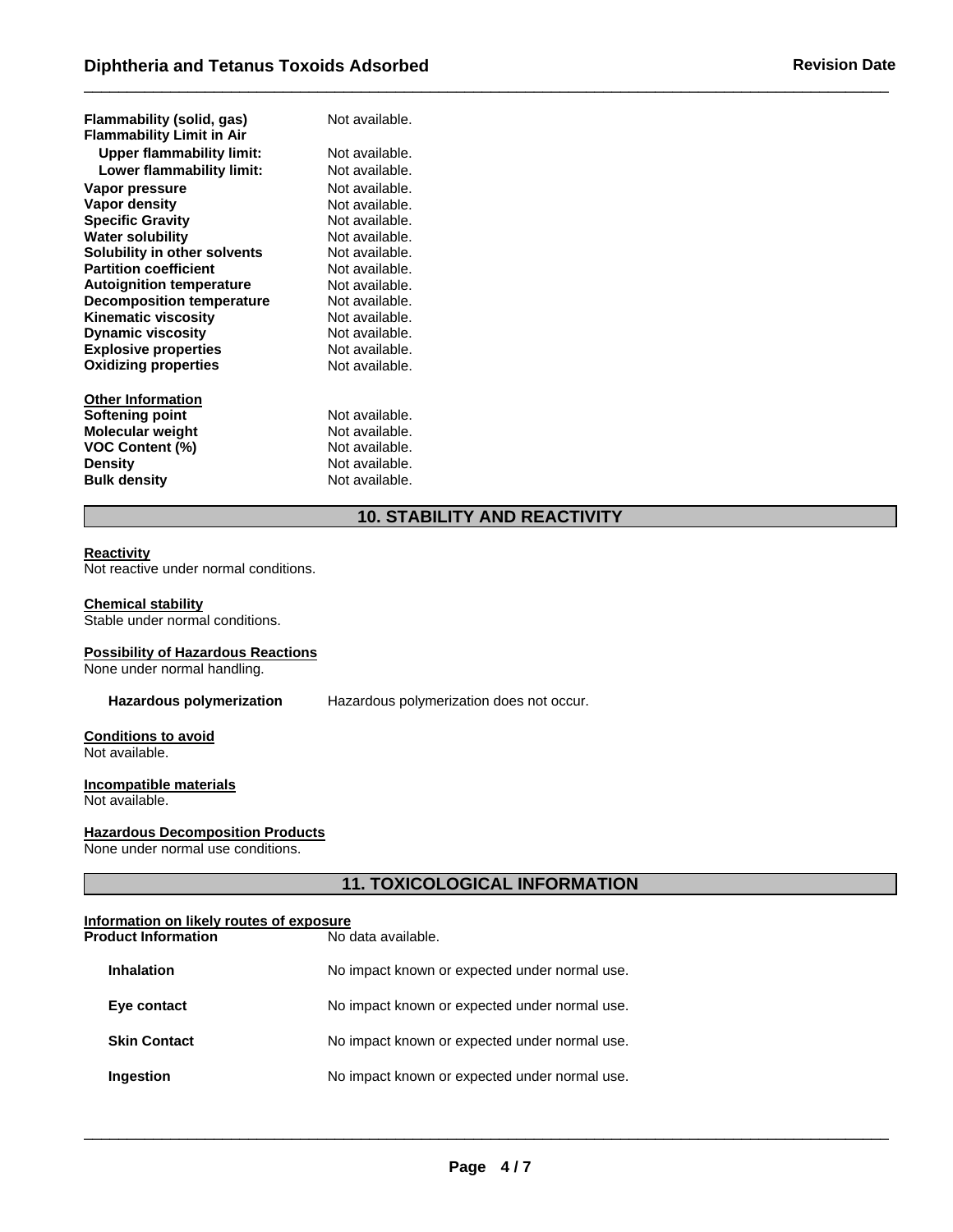#### **Acute Effects**

| <b>Chemical Name</b>                            | Oral LD50                | <b>Dermal LD50</b> | <b>Inhalation LC50</b> | <b>Intravenous LD50</b> |
|-------------------------------------------------|--------------------------|--------------------|------------------------|-------------------------|
| Ilsotonic sodium chloride solution<br>7647-14-5 | Rat<br>: 3 g/kg<br>$= 3$ | Rabbit<br>ı0 g/kg  | Rat<br>$-42$ q/m       |                         |

 $\Box$ 

# **Information on toxicological effects**

Common effects of the vaccine include the following: pain, redness, and hardness of the injection site; crying; fever; loss of appetite.

#### **Delayed and immediate effects as well as chronic effects from short and long-term exposure**

| <b>Skin corrosion/irritation</b>  | Not available.                                                                                                                                                                                                                                                                                        |
|-----------------------------------|-------------------------------------------------------------------------------------------------------------------------------------------------------------------------------------------------------------------------------------------------------------------------------------------------------|
| Serious eye damage/eye irritation | Not available.                                                                                                                                                                                                                                                                                        |
| <b>Irritation</b>                 | Not available.                                                                                                                                                                                                                                                                                        |
| <b>Corrosivity</b>                | Not available.                                                                                                                                                                                                                                                                                        |
| <b>Sensitization</b>              | Not available.                                                                                                                                                                                                                                                                                        |
| Germ cell mutagenicity            | Diphtheria and Tetanus Toxoids Adsorbed has not been evaluated for mutagenic potential.                                                                                                                                                                                                               |
| Carcinogenicity                   | Diphtheria and Tetanus Toxoids Adsorbed has not been evaluated for carcinogenicity<br>potential.                                                                                                                                                                                                      |
| <b>Reproductive toxicity</b>      | Pregnancy Category C: Animal reproduction studies have not been conducted with<br>Diphtheria and Tetanus Toxoids Adsorbed. It is also not known whether Diphtheria and<br>Tetanus Toxoids Adsorbed can cause fetal harm when administered to a pregnant woman<br>or can affect reproduction capacity. |
| <b>Developmental Toxicity</b>     | Not available.                                                                                                                                                                                                                                                                                        |
| <b>Teratogenicity</b>             | Not available.                                                                                                                                                                                                                                                                                        |
| <b>STOT - single exposure</b>     | Not classified.                                                                                                                                                                                                                                                                                       |
| <b>STOT - repeated exposure</b>   | Not classified.                                                                                                                                                                                                                                                                                       |
| <b>Chronic toxicity</b>           | Not available.                                                                                                                                                                                                                                                                                        |
| <b>Subchronic toxicity</b>        | Not available.                                                                                                                                                                                                                                                                                        |
| <b>Target Organ Effects</b>       | Not available.                                                                                                                                                                                                                                                                                        |
| <b>Neurological effects</b>       | Not available.                                                                                                                                                                                                                                                                                        |
| Other adverse effects             | Not available.                                                                                                                                                                                                                                                                                        |
| <b>Aspiration hazard</b>          | Not available.                                                                                                                                                                                                                                                                                        |

# **12. ECOLOGICAL INFORMATION**

#### **Ecotoxicity**

| <b>Chemical Name</b>     | Algae/aquatic plants | <b>Fish</b>                 | <b>Toxicity to</b> | Crustacea                   |
|--------------------------|----------------------|-----------------------------|--------------------|-----------------------------|
|                          |                      |                             | microorganisms     |                             |
| Isotonic sodium chloride |                      | 5560 - 6080: 96 h Lepomis   |                    | 1000: 48 h Daphnia magna    |
| solution                 |                      | macrochirus mg/L LC50       |                    | mg/L EC50 340.7 - 469.2: 48 |
| 7647-14-5                |                      | flow-through 12946: 96 h    |                    | h Daphnia magna mg/L        |
|                          |                      | Lepomis macrochirus mg/L    |                    | EC50 Static                 |
|                          |                      | LC50 static 6020 - 7070: 96 |                    |                             |
|                          |                      | h Pimephales promelas mg/L  |                    |                             |
|                          |                      | LC50 static 7050: 96 h      |                    |                             |
|                          |                      | Pimephales promelas mg/L    |                    |                             |
|                          |                      | LC50 semi-static 6420 -     |                    |                             |
|                          |                      | 6700: 96 h Pimephales       |                    |                             |
|                          |                      | promelas mg/L LC50 static   |                    |                             |
|                          |                      | 4747 - 7824: 96 h           |                    |                             |
|                          |                      | Oncorhynchus mykiss mg/L    |                    |                             |
|                          |                      | LC50 flow-through           |                    |                             |

#### **Persistence and degradability**

Not available.

#### **Bioaccumulation**

Not available.

**Mobility** 

Not available.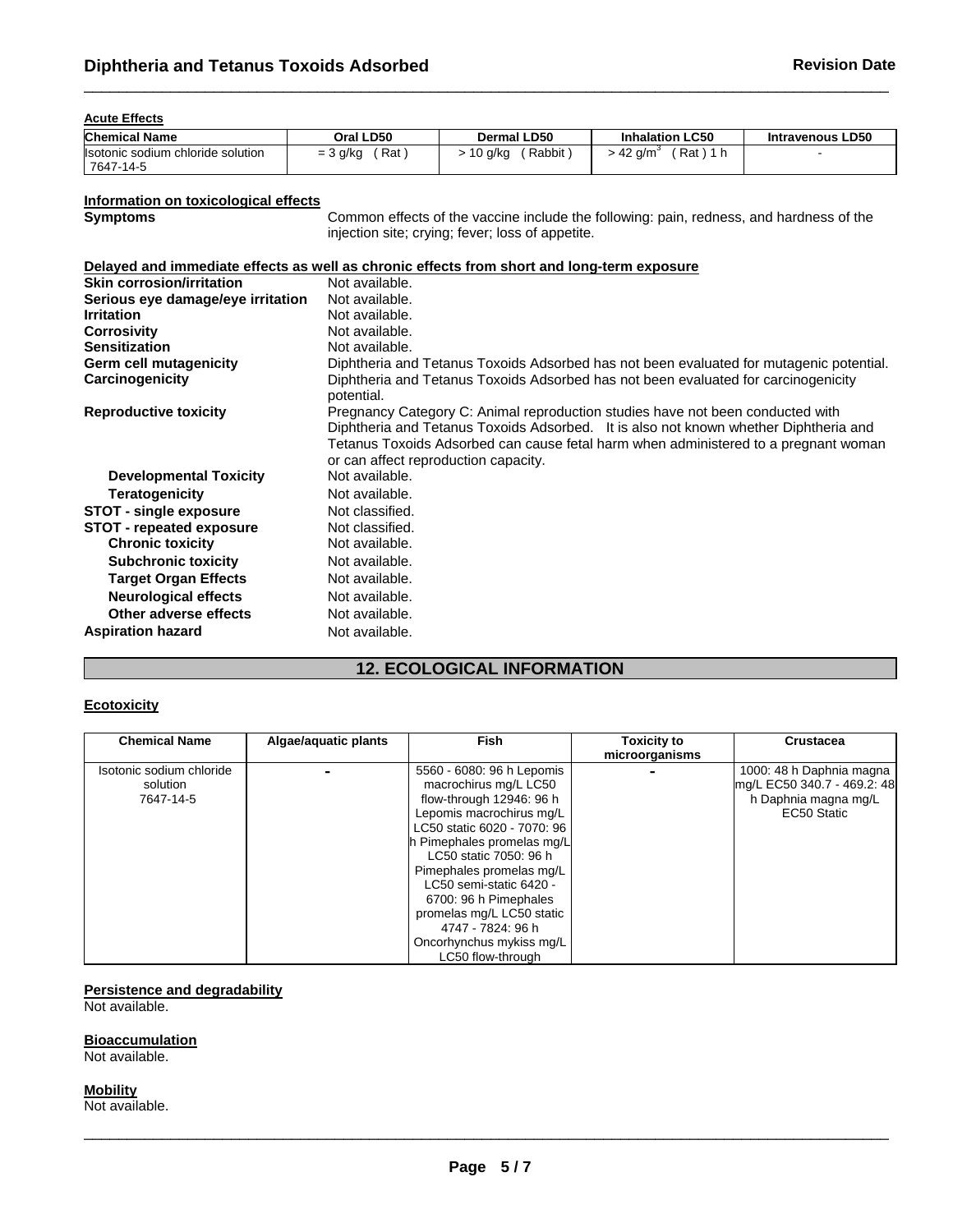#### **Other adverse effects** Not available.

## **13. DISPOSAL CONSIDERATIONS**

 $\Box$ 

| Waste treatment methods<br><b>Disposal of wastes</b> | Disposal should be in accordance with applicable regional, national and local laws and<br>regulations. |
|------------------------------------------------------|--------------------------------------------------------------------------------------------------------|
| Contaminated packaging                               | Disposal should be in accordance with applicable regional, national and local laws and<br>regulations. |
| <b>US EPA Waste Number</b>                           | Not applicable.                                                                                        |
| California Hazardous Waste Codes Not applicable.     |                                                                                                        |

|             | <b>14. TRANSPORT INFORMATION</b>    |
|-------------|-------------------------------------|
| <u>DOT</u>  | Not regulated.                      |
| <b>TDG</b>  | Not regulated.                      |
| <b>MEX</b>  | Not regulated.                      |
| ICAO (air)  | Not regulated.                      |
| <b>IATA</b> | Not regulated.                      |
| <b>IMDG</b> | Not regulated.                      |
| RID         | Not regulated.                      |
| <b>ADR</b>  | Not regulated.                      |
| <b>ADN</b>  | Not regulated.                      |
|             | <b>REGULATORY INFORMATION</b><br>15 |

# **FORMATION**

### **US Federal Regulations**

#### **SARA 313**

Section 313 of Title III of the Superfund Amendments and Reauthorization Act of 1986 (SARA). This product does not contain any chemicals which are subject to the reporting requirements of the Act and Title 40 of the Code of Federal Regulations, Part 372.

| SARA 311/312 Hazard Categories |     |
|--------------------------------|-----|
| <b>Acute health hazard</b>     | No. |
| <b>Chronic Health Hazard</b>   | No. |
| Eive hemeral                   |     |

| .   |
|-----|
| No. |
| No. |
| No. |
|     |

# **CWA (Clean Water Act)**

This product does not contain any substances regulated as pollutants pursuant to the Clean Water Act (40 CFR 122.21 and 40 CFR 122.42).

### **CERCLA**

This material, as supplied, does not contain any substances regulated as hazardous substances under the Comprehensive Environmental Response Compensation and Liability Act (CERCLA) (40 CFR 302) or the Superfund Amendments and Reauthorization Act (SARA) (40 CFR 355).